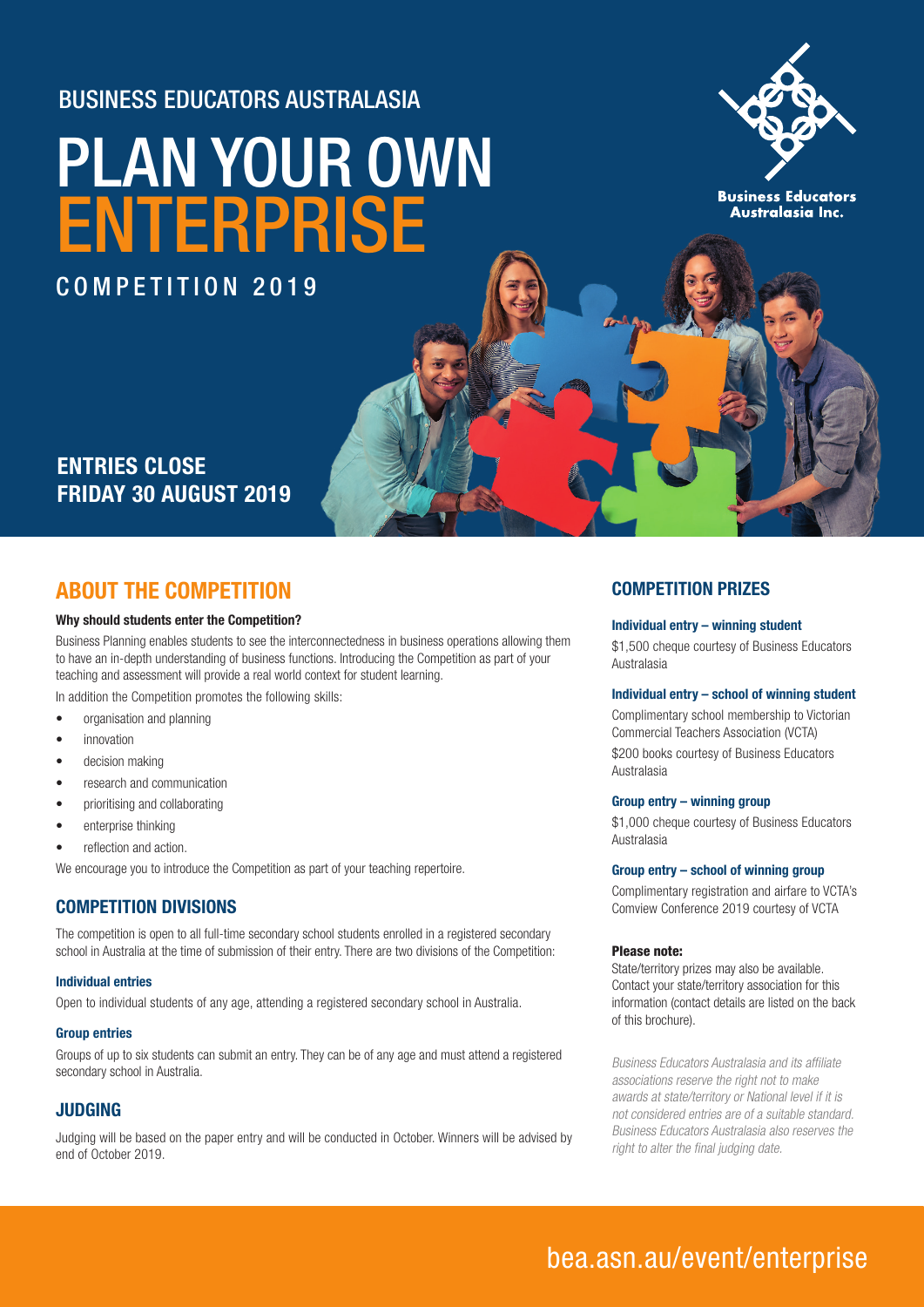## BUSINESS PLAN ESSENTIALS

## **COMPETITION CRITERIA**

In up to 3,000 words (plus up to five single sided A4 pages of appendices) students should present a creative idea for a small business as a business plan. (Referencing, contents page and cover page are not included in the 3,000 word limit.)

In their plan students must include:

#### **Business name**

Names should be fun and creative, include a logo design (if applicable).

#### **Prime function**

What will the business do? Describe the product, service or idea. What does the small business want to achieve or accomplish? Why will it exist?

#### **Location**

Where will the business be located?

#### **Legal structure of the business**

Will it be a sole trader, partnership or private company?

#### **Staffing requirements**

How many staff are required? What qualifications will they have and what training will they need? What skills and knowledge will be required of management?

#### **Marketing plan**

Students should conduct market research to identify and explain the target market for their product, service or idea. What competition does the business face and how will this be counteracted? How will the business be promoted to its target market?

#### **Pricing**

Provide background on how you have determined your pricing.

#### **Financial plan**

The financial plan should include as a minimum:

- A list of set-up/start-up costs.
- How the set-up/start-up costs will be funded (eg. from savings, bank loan or family loan).
- A sales forecast  $-$  the level of sales revenue for the first 12 months of operation based on the expected selling price and the number of sales.
- A monthly cash budget for the first year of the business. The cash budget is a forecast of estimated cash receipts, estimated cash payments and the resulting cash position for the business at the end of each month. This helps with planning decisions for the business and would be an essential financial document to present to the bank if outside finance was needed for the business.

This should show:

- a. The predicted balance of the cash account at the end of each month.
- b. All cash expected to flow into the business during each month (from sales and any other cash inflows expected such as capital contribution, loan from bank, loan from family, interest on bank deposits).
- c. Expected payments for set-up/start-up costs.
- d. All cash expected to flow out of the business each month (related to running the business).
- e. Monthly cash to be drawn by the owner (a salary equivalent).

#### **Future prospects**

What is the expectation for the future of the business? Will it expand nationally/internationally or diversify into complementary products/ services?

#### **Appendices**

Appendices may be included (an equivalent of five single sided A4 pages) which might contain documents to support the business plan such as illustrations of the product or business premises, detailed evidence of market research (i.e. survey responses, photos of competitors' products) or additional financial data.

**NOTE**: Additional financial information can be included within the body of the business plan or as part of the appendix. The additional information is **not essential**, but could include:

- A break-even analysis which includes:
	- a. a list of fixed costs (those costs which do not vary with the level of sales)
	- b. a list of variable costs (the cost of obtaining the goods for sale, or the direct costs involved in providing the service)
	- c. contribution margin (the amount which each sale contributes to covering the fixed costs)
	- d. break-even point (the point at which all costs are covered but no profit or loss is made)
- Projected profit for the year or a projected balance sheet at the end of the first year of operation to provide the basis for analysis of expected performance.

**Entries must be submitted to state/territory associations by close of business Friday 30 August 2019 (see contact details on the back of this brochure).**

The Competition is supported by **Chartered Accountants Australia** 



**EXECUTE AND ARRESTS ASSESSEDED ASSOCIATED AND ARRESTS ASSOCIATED AT A RESPONSE A POINT OF A RESPONSE OF A RESPONSE AND ARRESTS OF A RESPONSE OF A RESPONSE OF A RESPONSE OF A RESPONSE OF A RESPONSE OF A RESPONSE OF A RESPO [bea.asn.au/event/enterprise](www.bea.asn.au/event/enterprise)**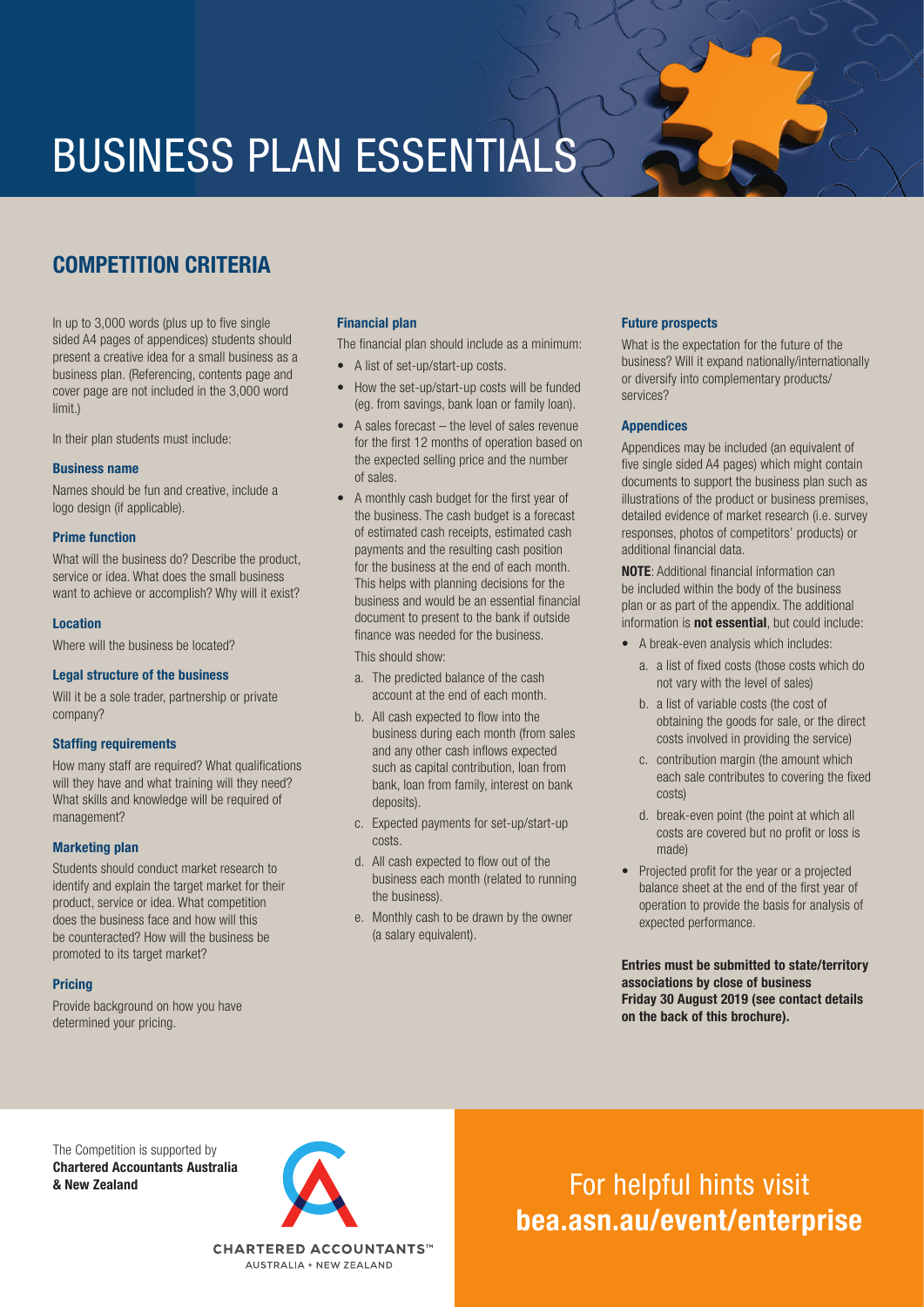## ENTRY FORM

#### **Teachers: Please photocopy this form for all entries or visit www.bea.asn.au/event/enterprise to download copies.**

For additional copies or further information call the National Office of Business Educators Australasia on 1800 631 203.

| <b>INDIVIDUAL</b>                 |  |                           |  |          |  |  |  |
|-----------------------------------|--|---------------------------|--|----------|--|--|--|
| Name<br>Name of<br>business plan  |  | Home address              |  |          |  |  |  |
| Home phone                        |  | State                     |  | Postcode |  |  |  |
| Mobile                            |  | Email                     |  |          |  |  |  |
| <b>GROUP (UP TO 6 STUDENTS)</b>   |  |                           |  |          |  |  |  |
| Surname/Given name                |  | Surname/Given name        |  |          |  |  |  |
| Surname/Given name                |  | Surname/Given name        |  |          |  |  |  |
| Surname/Given name                |  | Surname/Given name        |  |          |  |  |  |
| Name of<br>business plan          |  | Contact's<br>home address |  |          |  |  |  |
| Contact's home phone              |  | State                     |  | Postcode |  |  |  |
| Contact's mobile                  |  | Contact's email           |  |          |  |  |  |
| TO BE COMPLETED BY BOTH DIVISIONS |  |                           |  |          |  |  |  |
| School name                       |  | School address            |  |          |  |  |  |
| School phone                      |  | State                     |  | Postcode |  |  |  |
| School fax                        |  | Teacher's mobile          |  |          |  |  |  |
| Teacher's name                    |  | Teacher's email           |  |          |  |  |  |

**Entries are to be sent to the office of YOUR state/territory association by Friday 30 August 2019 – see contact details on the back of this brochure.** If you require further information, call the National Office of Business Educators Australasia on 1800 631 203.

#### **DECLARATION**

- $\Box$  I/We hereby declare that the information in my/our Business Educators Australasia Plan Your Own Enterprise Competition 2019 entry is all my/our work.
- $\Box$  I/We agree to accept the decisions of the judges.
- q I/We also understand that no entries will be returned and that all winning entries will remain the property of Business Educators Australasia.
- □ I/We understand that Business Educators Australasia reserves the right to not make any awards if it is not considered that entries are of a suitable standard.
- $\Box$  I/We hereby declare that the word count indicated below is accurate and is 3,000 words or less.
- $\Box$  I/We understand that plans exceeding the word limit will be excluded from the competition.

| Word count | Was this completed<br>as a class activity? $\Box$ Yes $\Box$ No |  | How many students in your<br>classroom participated? |
|------------|-----------------------------------------------------------------|--|------------------------------------------------------|
| Name       |                                                                 |  |                                                      |
| Signature  | School                                                          |  |                                                      |
|            | Date                                                            |  |                                                      |

\*Information provided on this application form will only be used for the purposes of the Business Educators Australasia Plan Your Own Enterprise Competition and will be destroyed at the completion of the judging.

#### **FOR MORE INFORMATION CONTACT:**

Christine Reid National Coordinator PYOE Competition Business Educators Australasia (BEA) PO Box 361 ABBOTSFORD VIC 3067 P: 1800 631 203 E: christine.reid@vcta.asn.au

#### **POINTS TO REMEMBER:**

- Please keep a copy of your entry as it will not be returned to you.
- Do not bind your entry.
- Your entry must be submitted in hardcopy.
- The decision of the judges is final and no correspondence will be entered into.
- Entries are to be sent to the relevant state/territory association (refer to contact details on the back of this brochure).
- A signed declaration form must accompany all applications.
- If you require extra copies of the entry form call Business Educators Australasia on 1800 631 203, or visit www.bea.asn.au/event/enterprise.